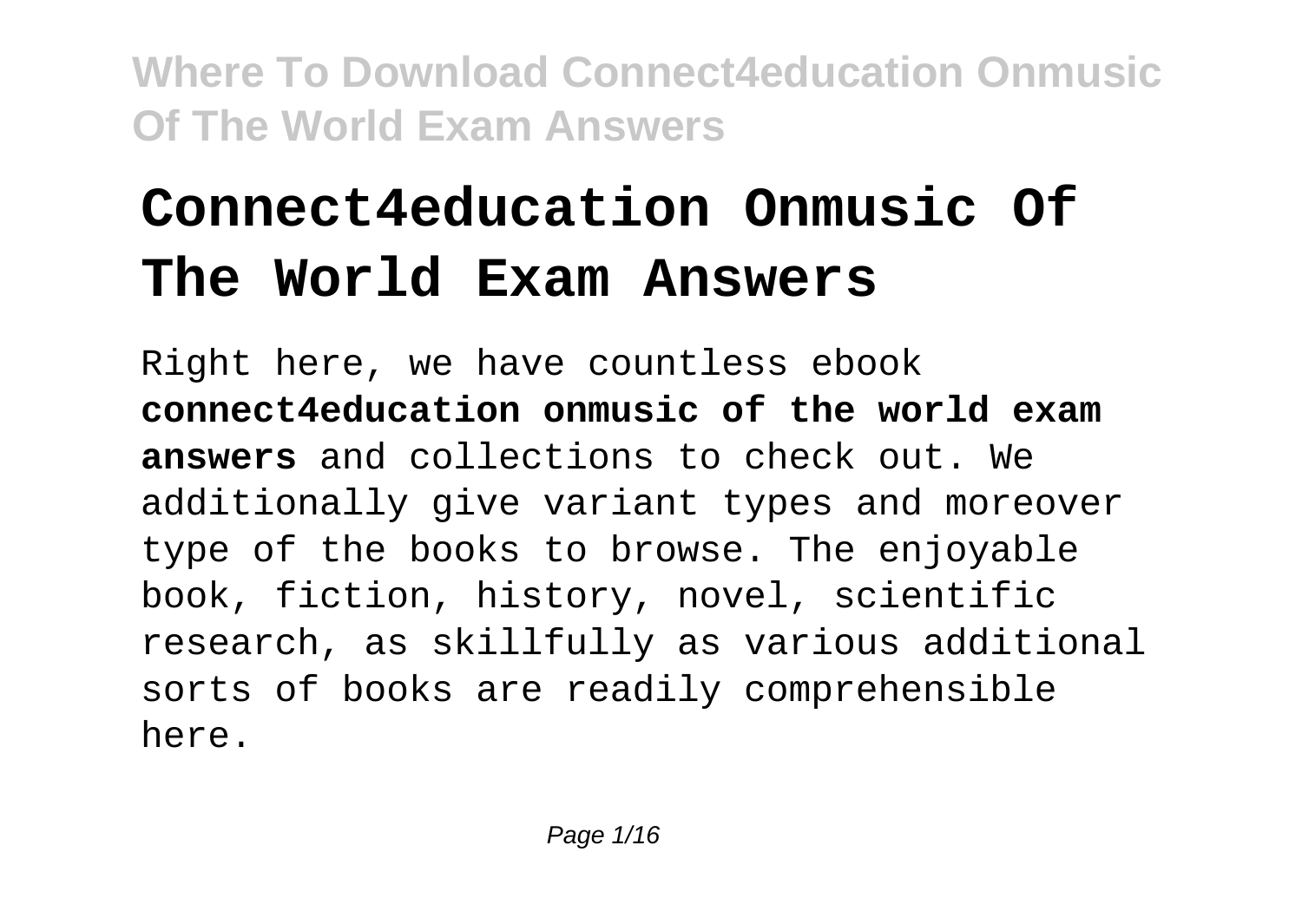As this connect4education onmusic of the world exam answers, it ends in the works mammal one of the favored book connect4education onmusic of the world exam answers collections that we have. This is why you remain in the best website to see the unbelievable books to have.

FeedBooks: Select the Free Public Domain Books or Free Original Books categories to find free ebooks you can download in genres like drama, humorous, occult and supernatural, romance, action and adventure, Page 2/16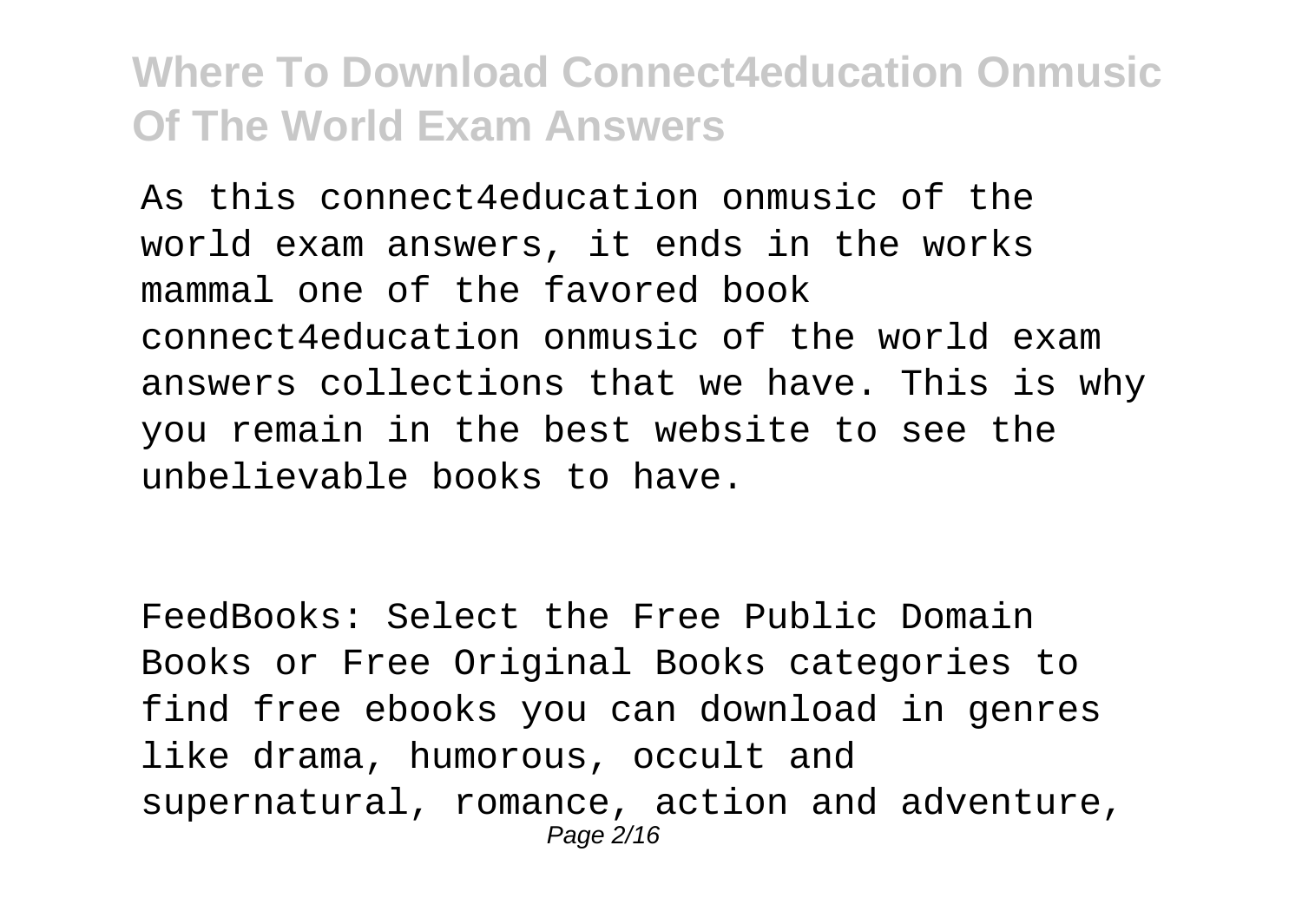short stories, and more. Bookyards: There are thousands upon thousands of free ebooks here.

#### **C4E Store - Connect For Education**

World-Class Courses Our instructional design experts can help refine or revamp your existing courses. Whether you need a fullservice instructional design team, or you just need to augment your existing team, we're here to help.

#### **Cart - Connect For Education store.connect4education.com** Page 3/16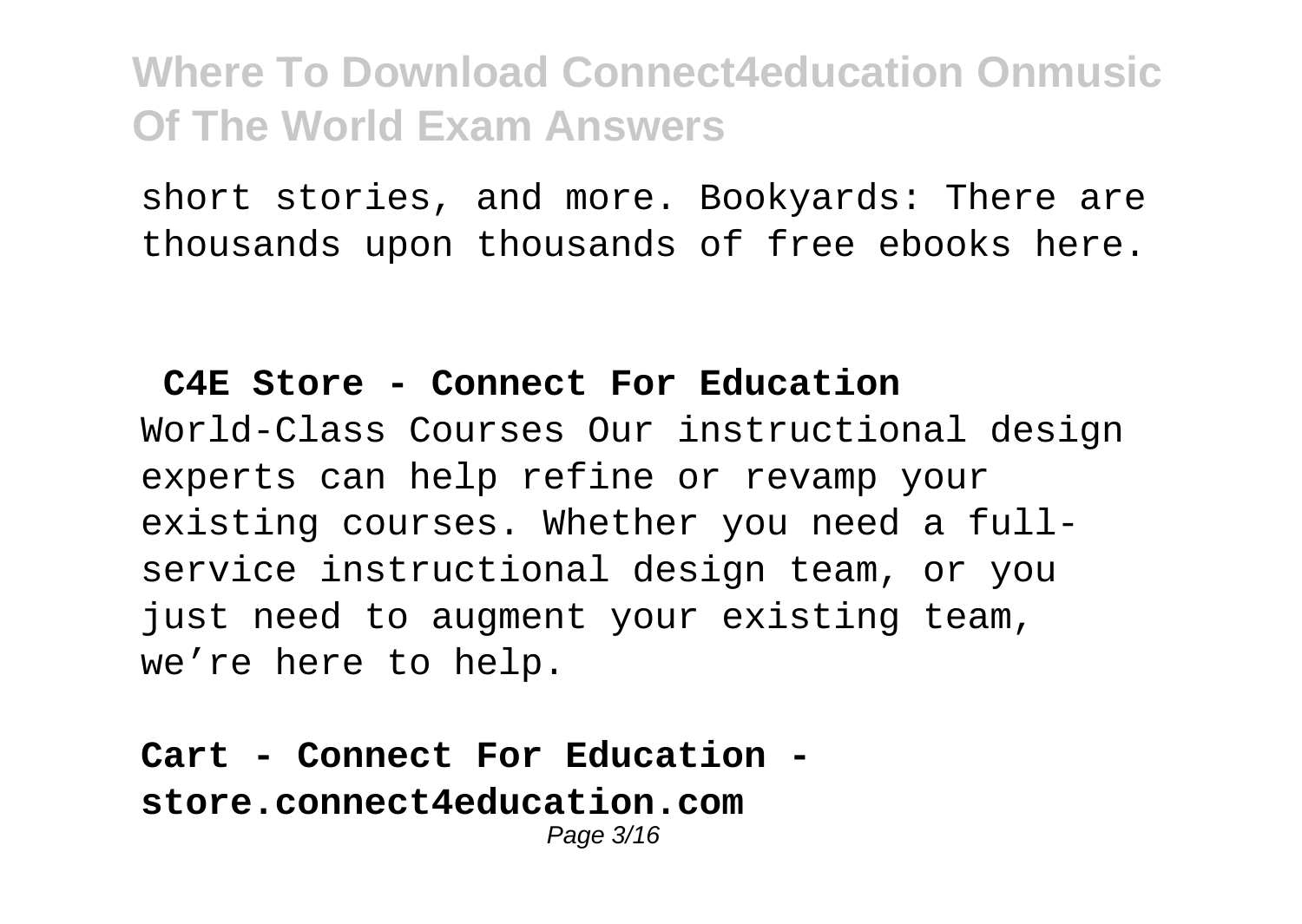Remember to keep your e-mail address up-todate, so your instructor can reply. Whenever you send an e-mail regarding OnMusic of the World, please remember to include your full name and e-mail address. For technical support, please access the Support page at www.student.connect4education.com Support Hours: Monday through Friday 9AM-5PM (Eastern ...

#### **About Us | Connect For Education** We Work Where Your Students Work... EVERYWHERE. Between work, family, friends, and school, they are always on the move. Our Page 4/16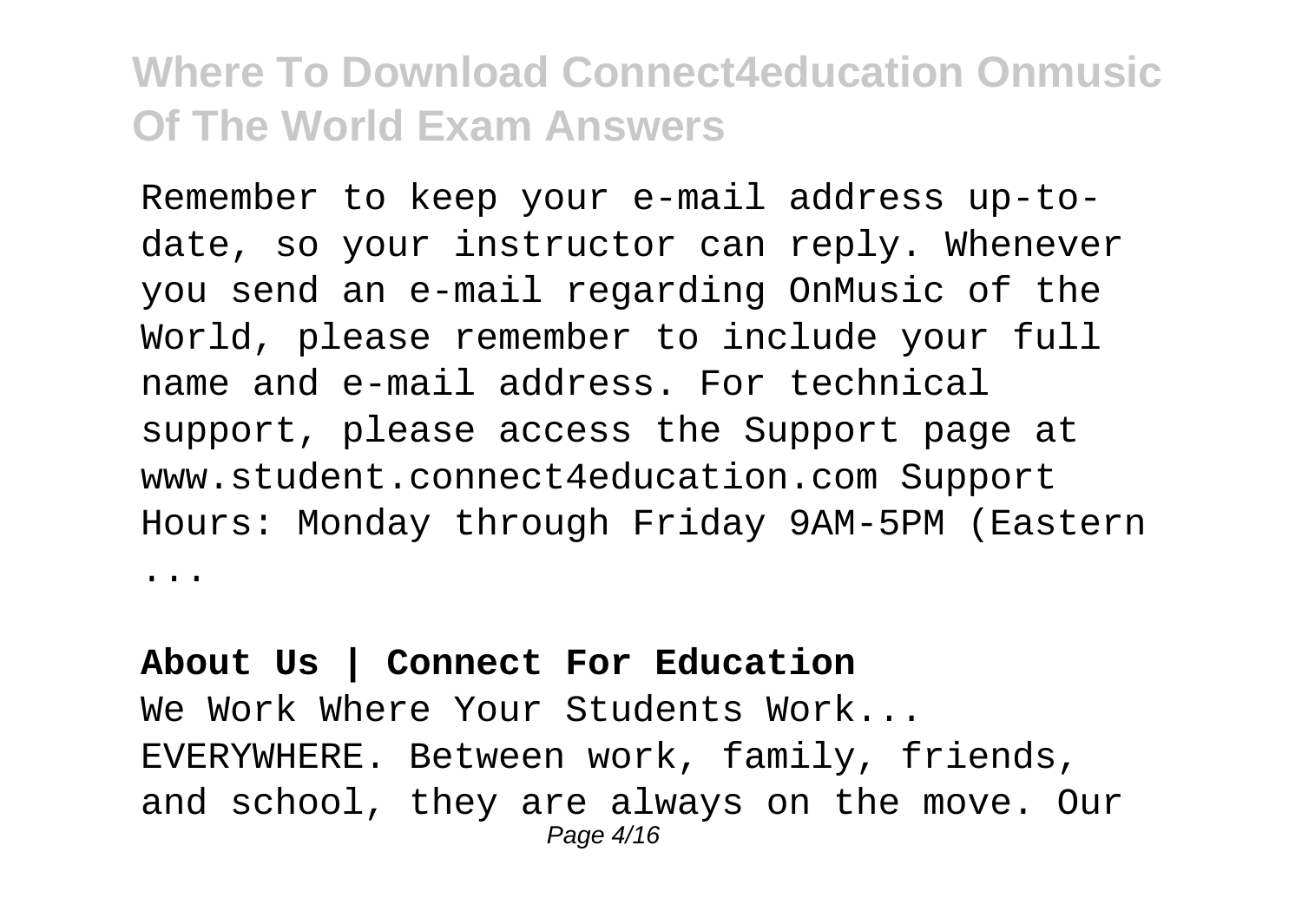unique courseware is mobile-responsive, and most of the rich interactive elements are available offline for those times when an internet connection isn't available.

#### **OnMusic of the World 3rd Edition - Connect For Education**

OnMusic Fundamentals Third Edition offers a robust and integrated set of digital online content and instructional tools designed to make learning accessible and enjoyable for your students. Our online music fundamentals textbook is designed to engage a broad spectrum of learners and learning styles. Page 5/16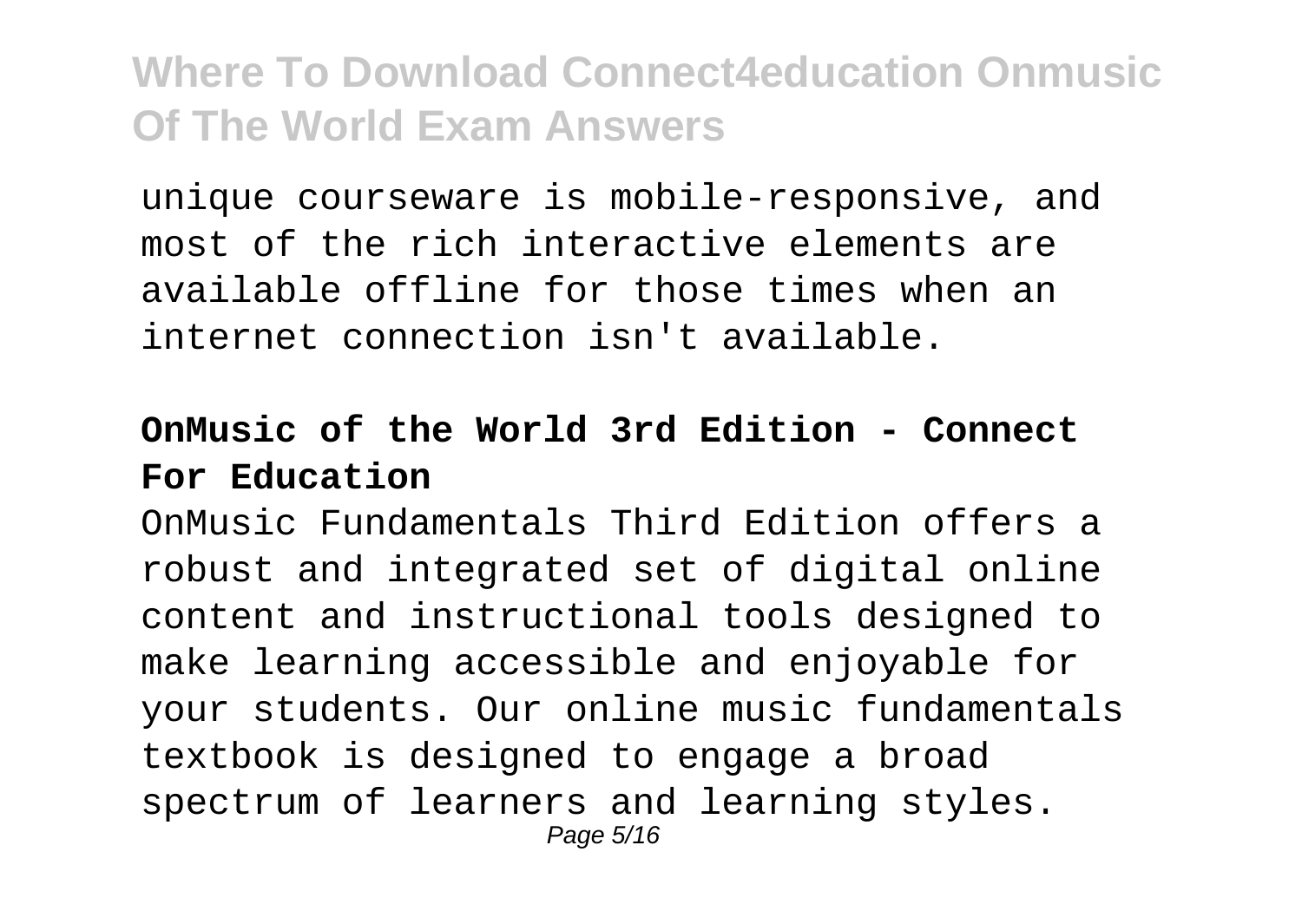### **OnMusic of the World: User Manual - Connect For Education**

This page was generated by the Serf instructional management system for delivering courses and collaborating over the Web.

**Connect For Education | Engaging Courseware for Higher ...**

Returns for Online Access Codes The access code may be returned for a refund within 30 days of purchase if it has not been registered. To request a refund, please Page 6/16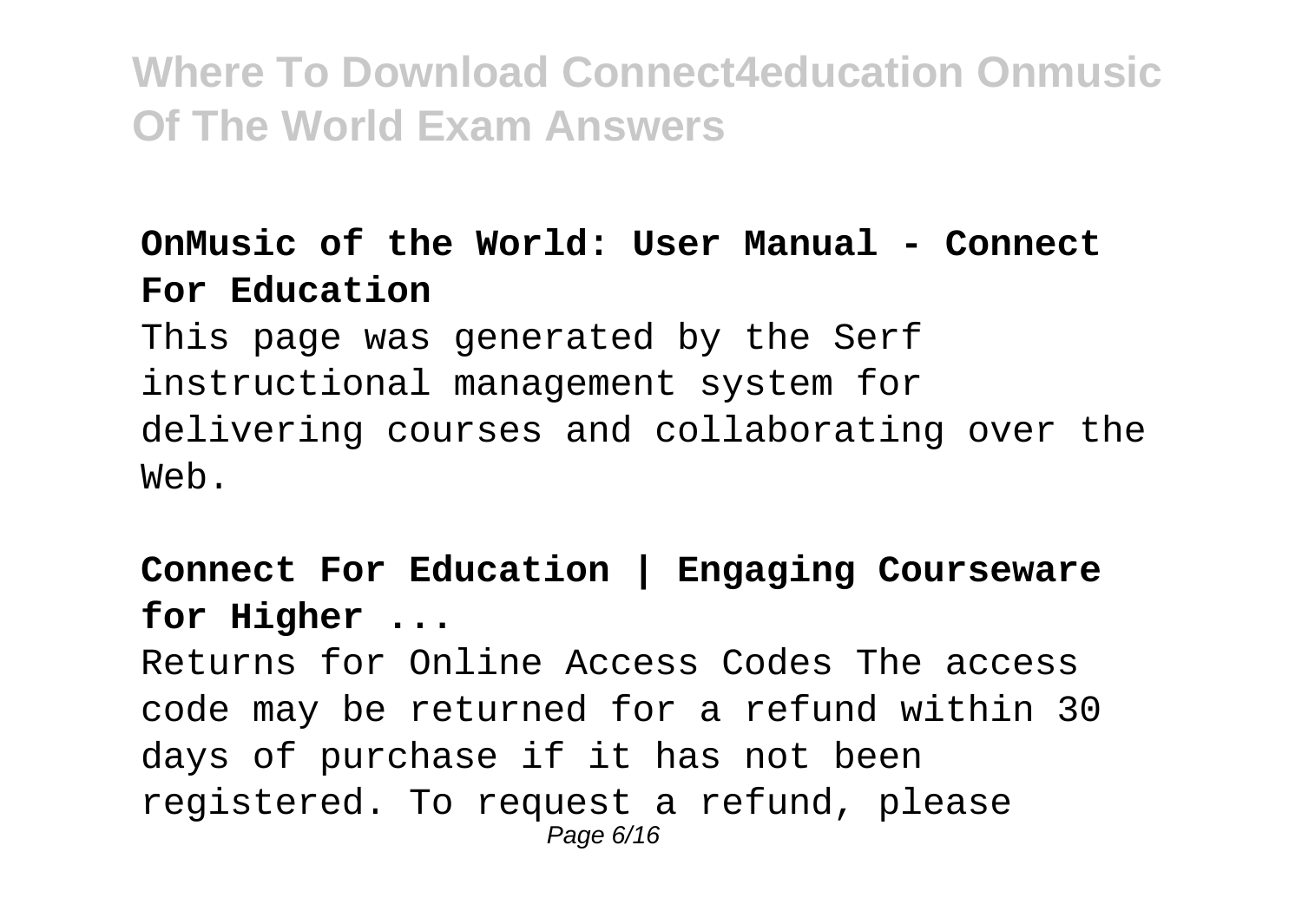forward your order confirmation email to orders@connect4education.com and include a refund request in the message. After we verify the code has not been registered, we will issue […]

### **Connect4education Onmusic Of The World** OnMusic of the World takes students on an exciting journey, discovering musical cultures of the world. The text contains music from Africa, the Caribbean, North America, Latin America, South Asia, Korea, Central Asia, Indonesia, Japan, and China. Page 7/16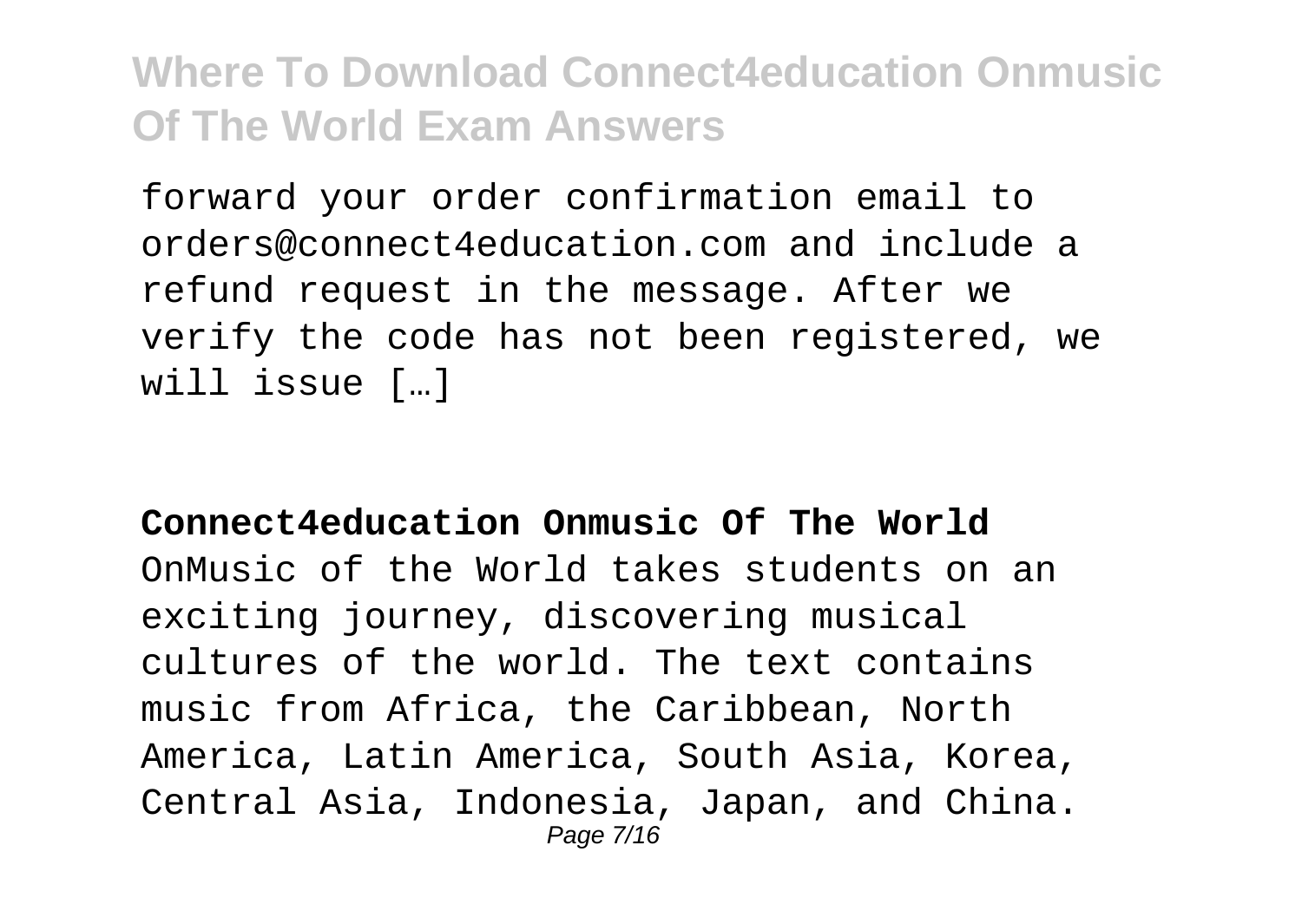**Connect for Education - Student Orientation** The access code may be returned for a refund within 30 days of purchase if it has not been registered. To request a refund, please forward your order confirmation email to orders@connect4education.com and include a refund request in the message. After we verify the code has not been registered, we will issue a refund and send an email confirmation.

**Store Policy - Connect For Education** Connect for Education Online Store. You may Page 8/16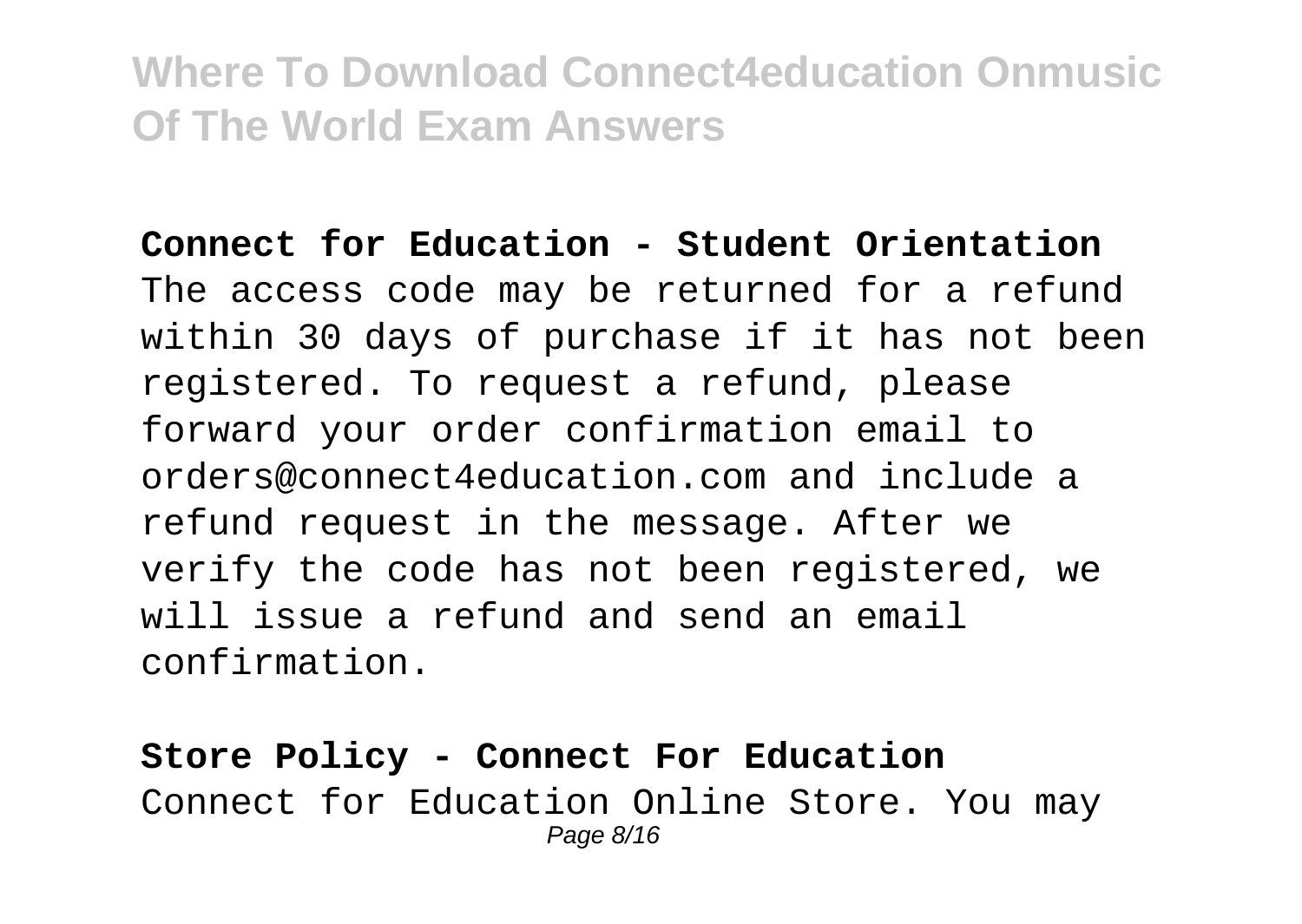also purchase your Access Code directly from Connect for Education. Visit our online store at: www.store.connect4education.com. Step 1 >> Select the Access Code you need from the navigation on the left-hand side: Step 2 >> Add the Access Code to your cart: Step 3 >> You will be prompted to either Agree or Decline to the Terms & Conditions before you ...

**Connect for Education - Student Orientation** Access Codes for Connect for Education courses may also be purchased directly from the Connect 4 Education. Visit the Connect 4 Page  $9/16$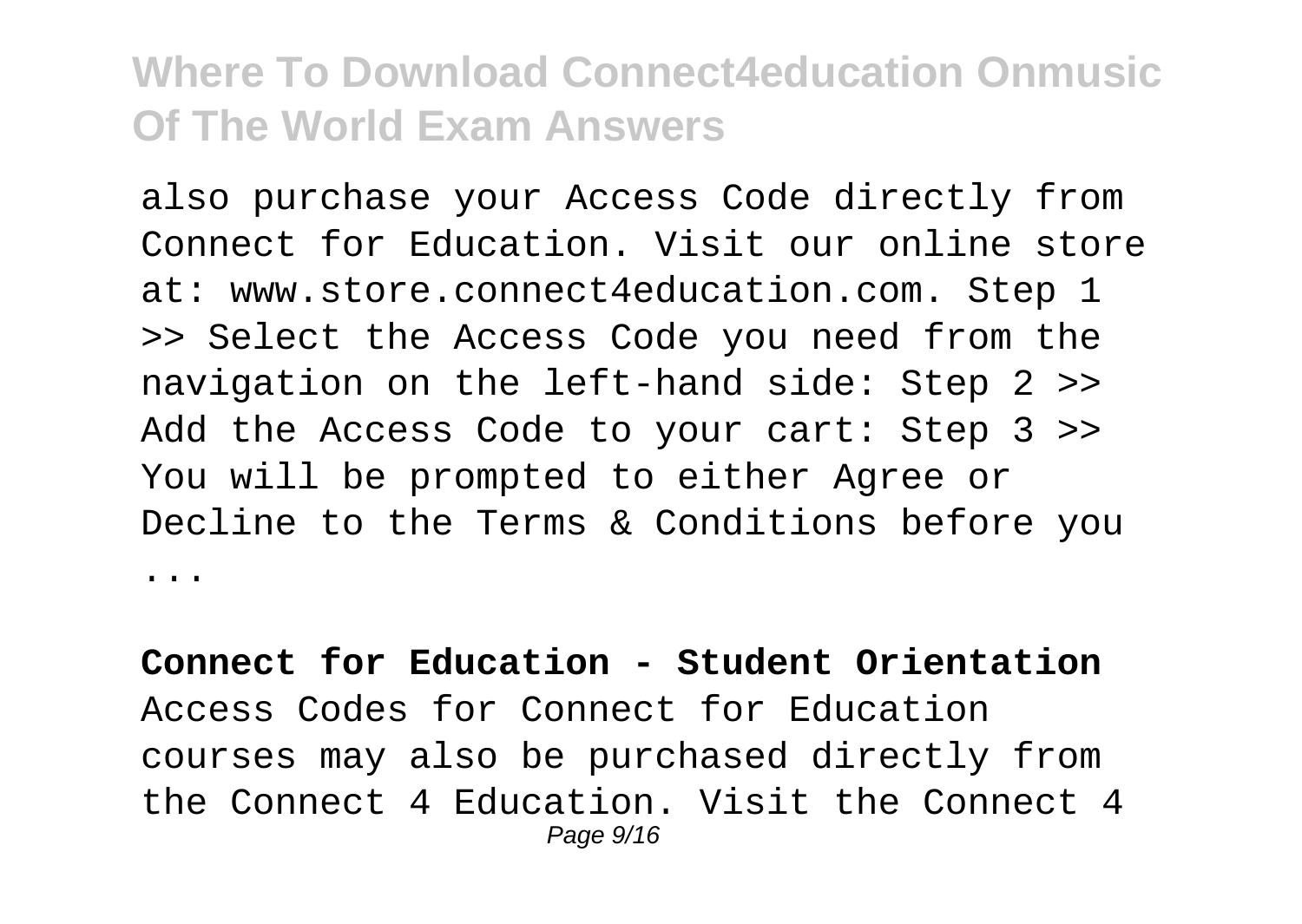Education online store at: www.store.connect4education.com . Please Note: If you are using financial aid to purchase your course materials, you will need to purchase the item from the Campus Bookstore.

#### **OnMusic of the World 2nd Edition - Connect For Education**

OnMusic of the World Third Edition takes students on an exciting journey, discovering musical cultures of the world. The text contains music from Africa, the Caribbean, North America, Latin America, South Asia, Page 10/16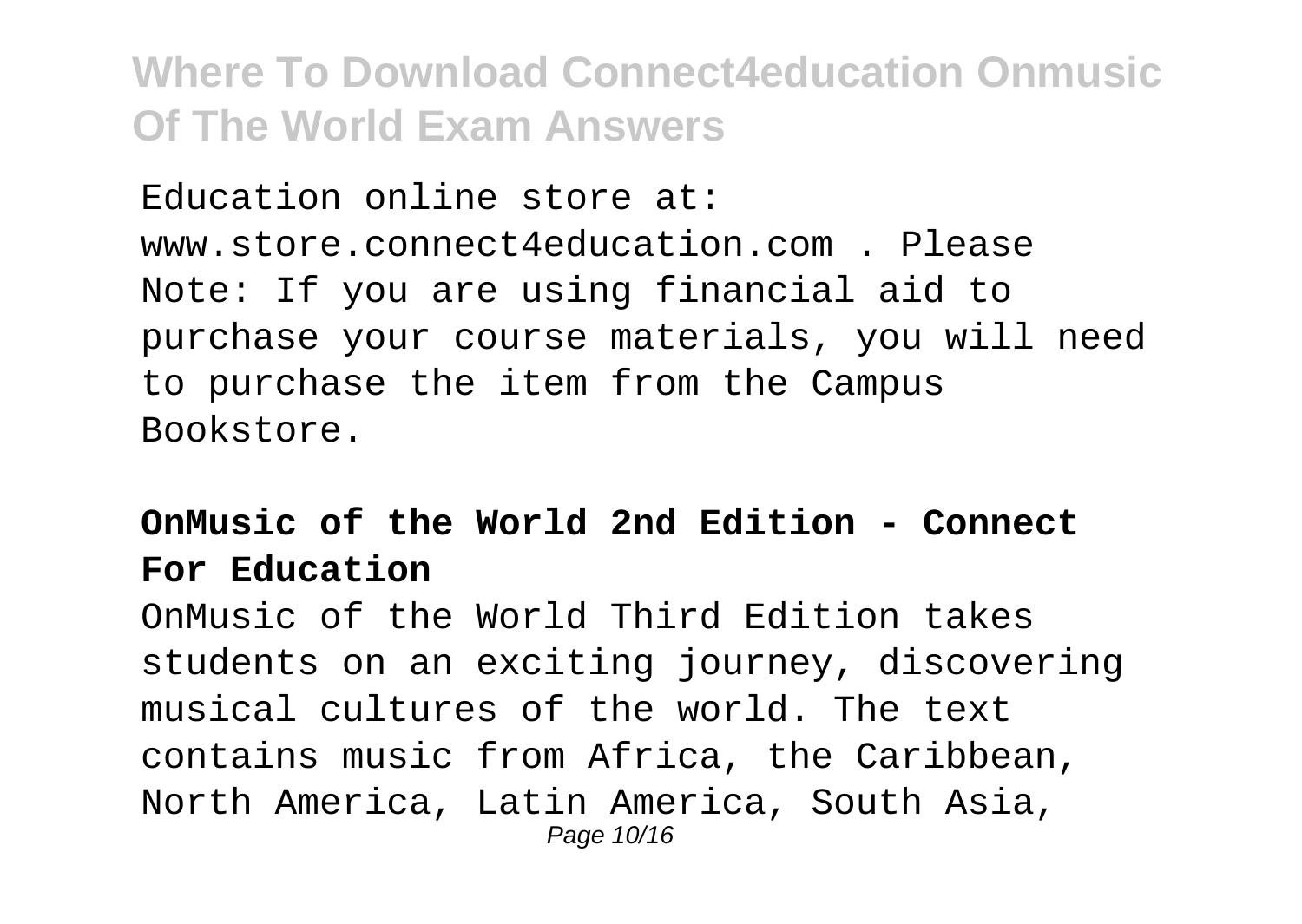Korea, Central Asia, Indonesia, Japan, and China.

**Products Archive - Connect For Education** And so Connect For Education was born. ... He then returned to the academic world to combine his interest in technology with his love of music and teaching, and received a PhD in Education from the University of Illinois at Urbana-Champaign. He has taught at the National Pedagogic University and Los Andes University, in Bogotá, Colombia, the

...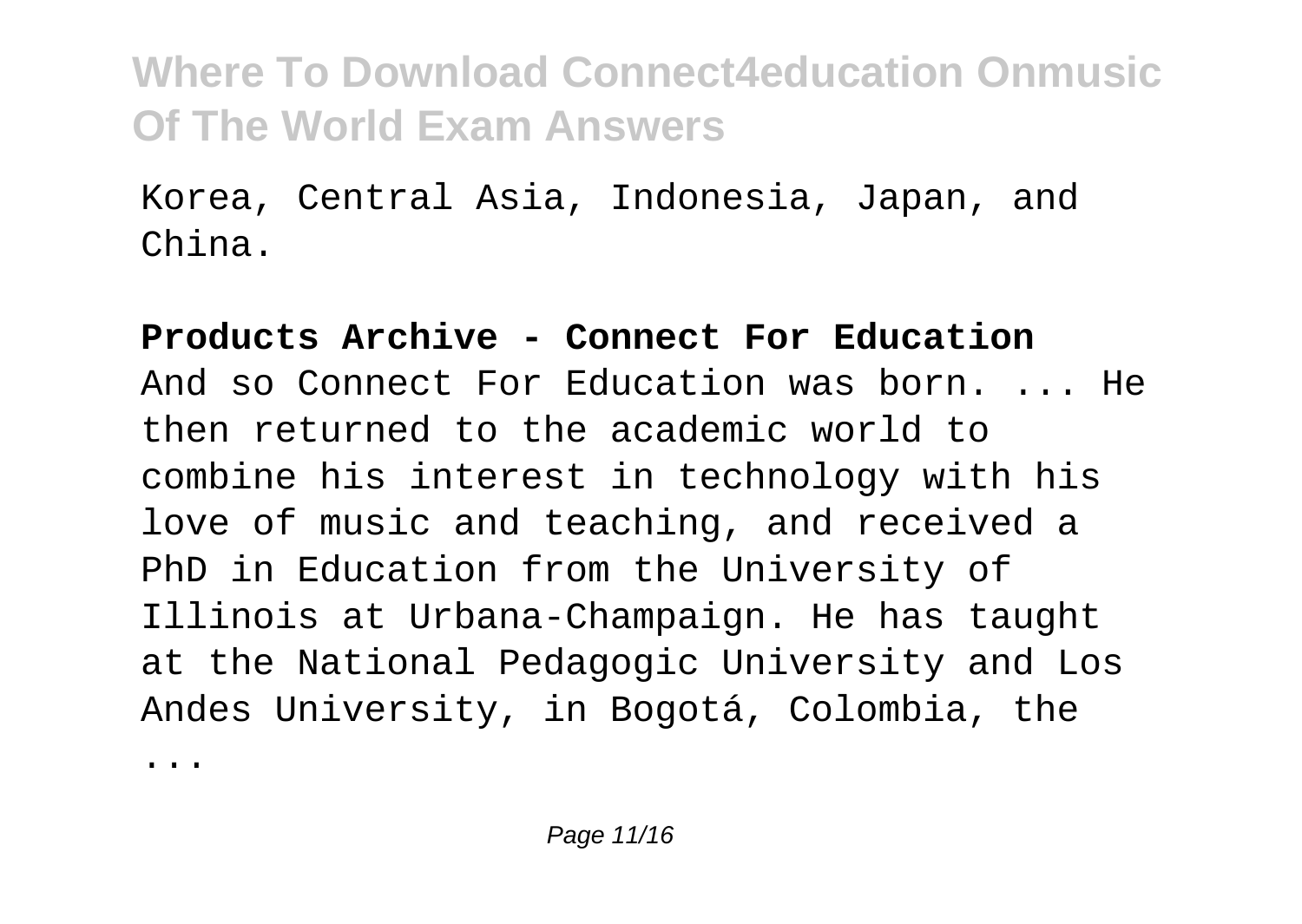#### **Serf's Up!**

Please email your review request to our sales team at sales@connect4education.com. This form is for instructor use ONLY. For student registration, ... OnMusic of the World. OnMusic History Survey. OnMusic Conducting: Connect to the Sound. OnMusic Education: General Classroom Music.

#### **OnMusic Fundamentals Third Edition - Connect For Education**

NEW World Music Courseware is Here! We're excited to announce that OnMusic of the World 3 rd edition is now available for adoption – Page 12/16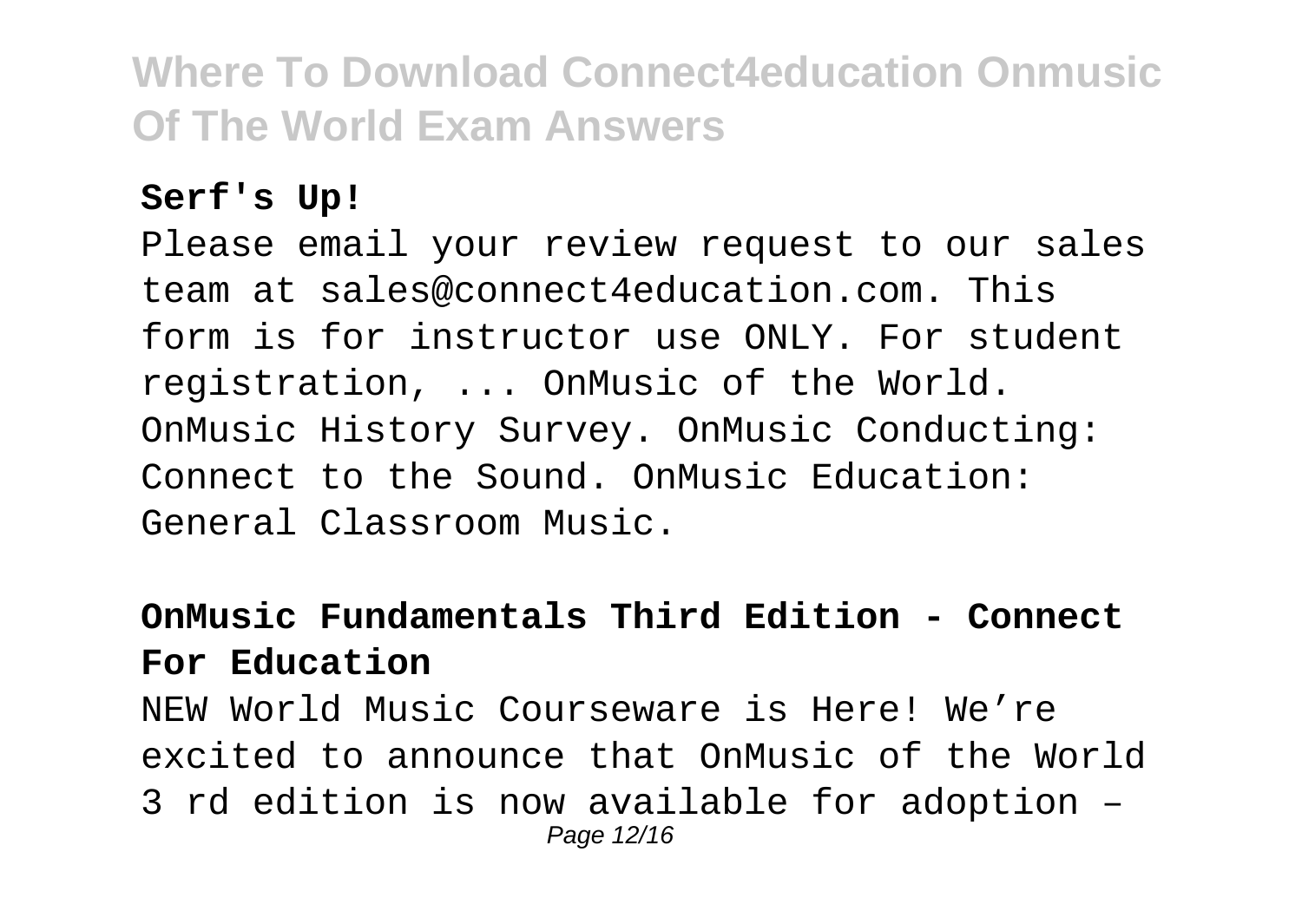instant preview HERE.We've revised and expanded content to enhance the learning experience for your students.

### **INSTITUTIONAL SERVICES | Connect For Education**

For faster service, please order online. Otherwise you may call us at (703) 880-1180 Ext. 111 Monday through Friday 9AM - 5PM (Eastern Time).

**OnMusic of the World - connect4education.com** Returns for Online Access Codes Once your Access Code is registered you may not return Page 13/16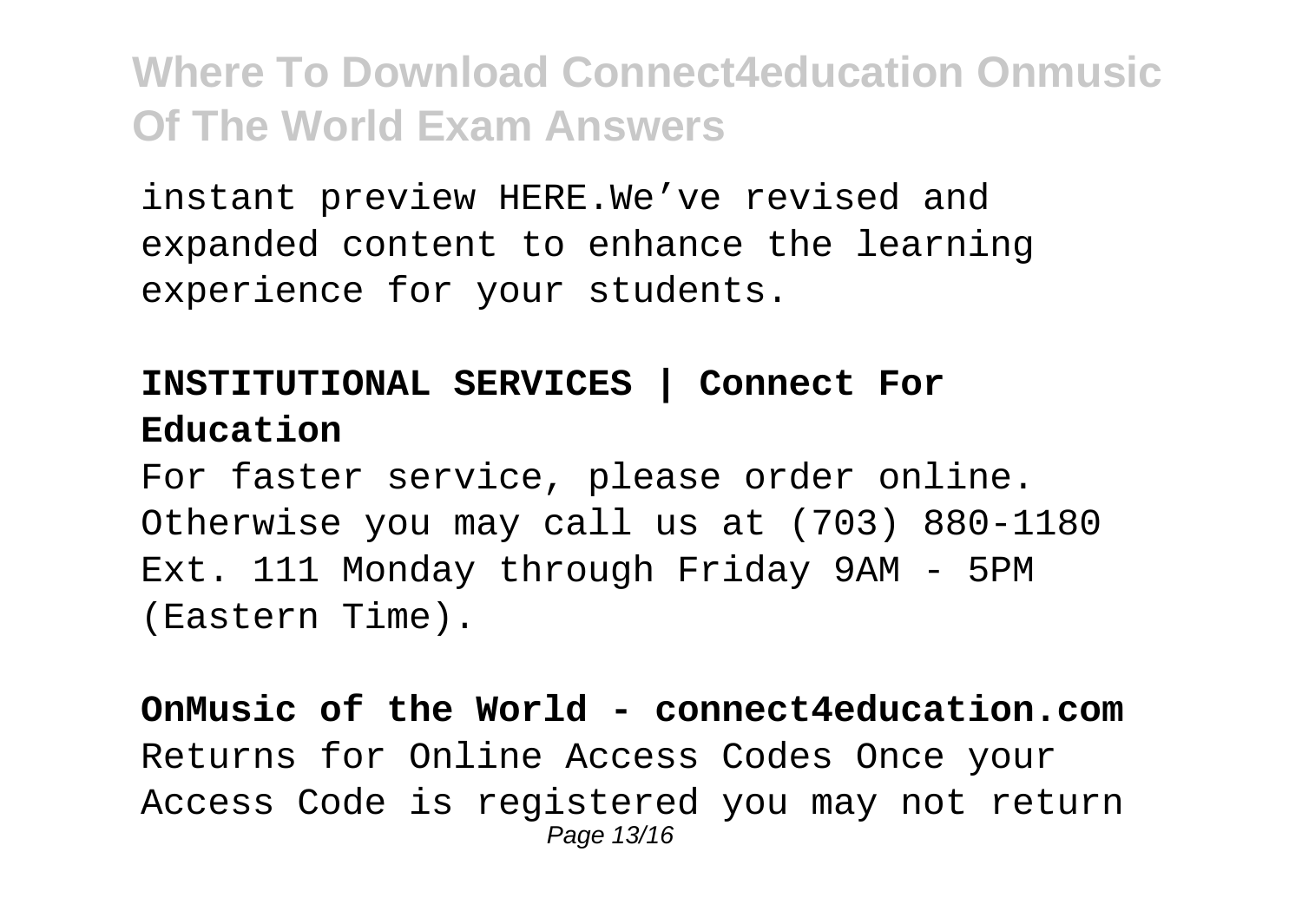it for a refund under any circumstances. The access code may be returned for a refund within 30 days of purchase if it has not been registered. To request a refund, please forward your order confirmation email to orders@connect4education.com and include […]

#### **NEW World Music Courseware connect4education.com**

Currently, OnMusic Appreciation, OnMusic of the World, OnMusic Jazz Second Edition, and Understanding Nutrition and Well-Being are available for Blackboard. To set up your Blackboard course, please complete the Page 14/16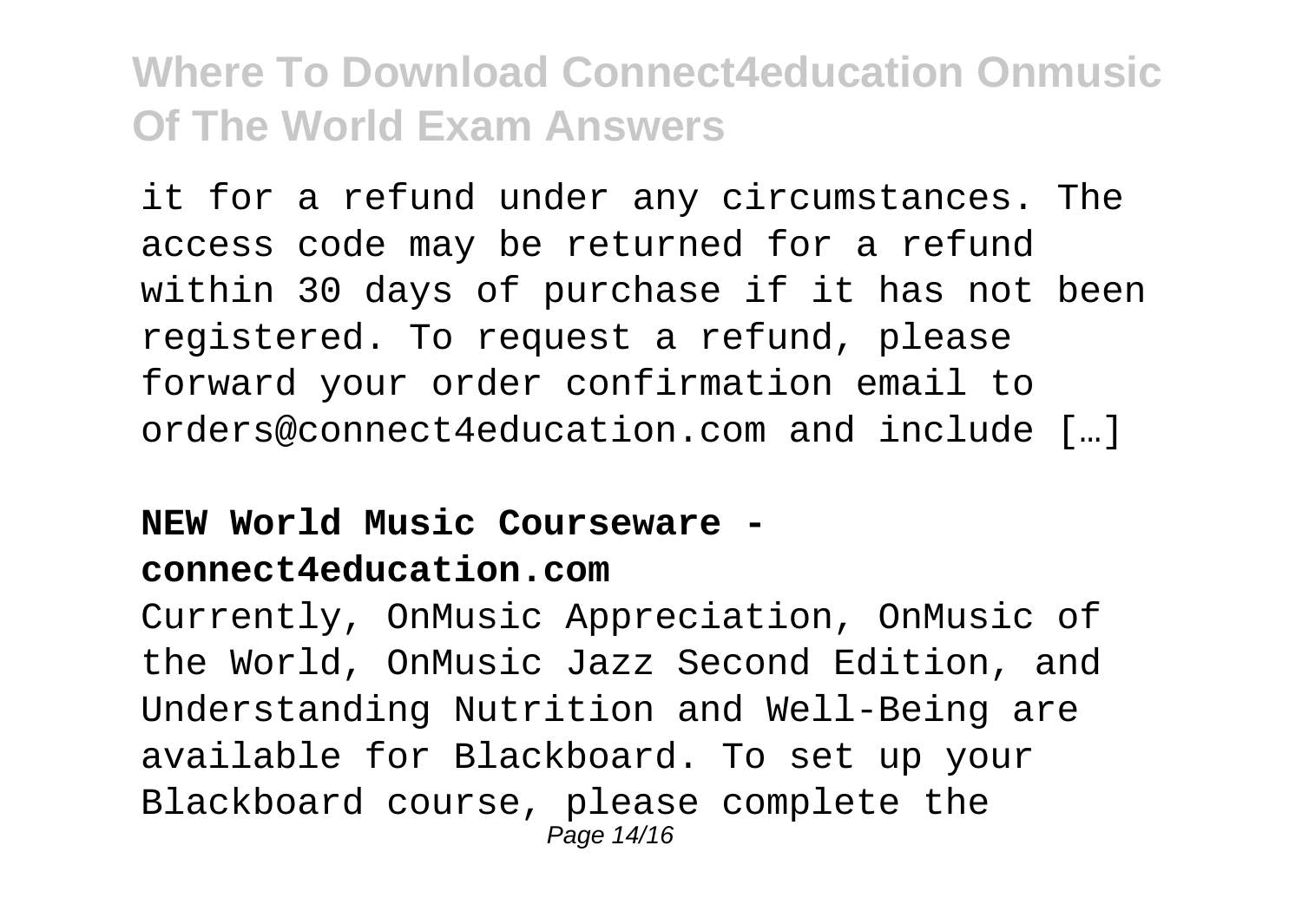Blackboard Course Setup Form.

#### **FAQ's | Connect For Education**

For faster service, please order online. Otherwise you may call us at (703) 880-1180 Ext. 111 Monday through Friday 9AM – 5PM (Eastern Time).

**Create Your Connect For Education Reviewer Account** OnMusic of the World Third Edition. 2017-05-10. Interactive Preview